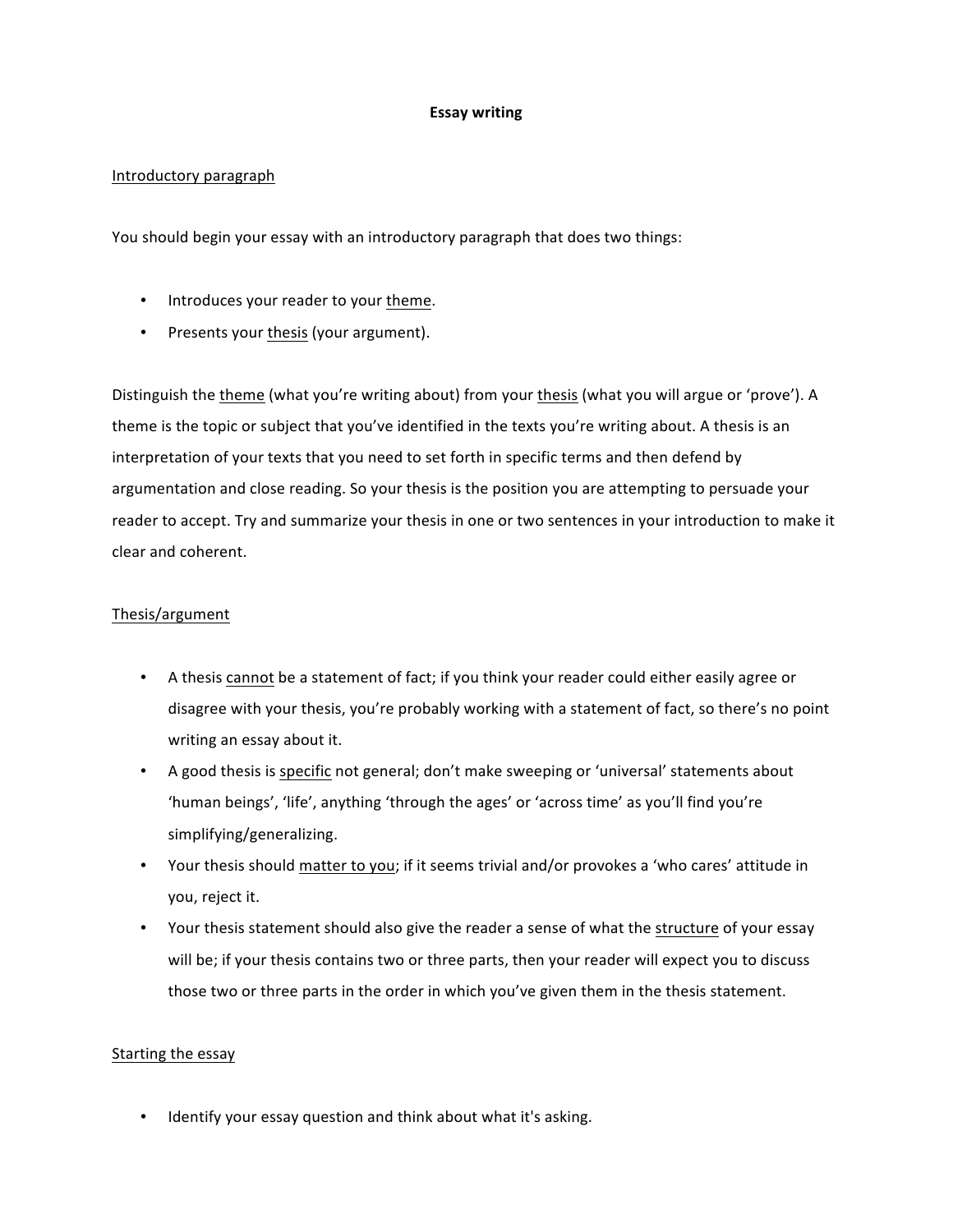- Select four or five key extracts from your primary texts that deal with your theme. These will be the basis of the close reading that supports your argument. Spend time with these passages. Write about them. Look at the way that language, imagery, style, gender relations, moral qualities, included voices, excluded voices, tone (e.g. irony), use of metaphor, philosophical concepts, historical context, class relations, characterization, and so on are used in, or effect, these passages.
- Look at the problems that the text raises, its strangeness. It's in these places that you will often find the material for argument. Think about how the different passages interrelate. Is there continuity? Difference? Write notes! Don't try to do this in your head.
- Look at the notes and consider where the conflicts are. What could explain these fissures? Here you may find material for your argument. Does the criticism that you've looked at explain the fissures? Just partially? If so, how can you account for the conflicts here?
- Now start shaping the essay itself. Write it in a short form initially, say, 500 words.

#### Close Reading

Once you have a basic sense of what your essay is about, write out your close readings of the passages you've identified. The core of every essay you write should be careful, close readings that interpret the text (rather than summarize it). Make sure you do not simply repeat what the text says in your own words: you should be interpreting the text by producing your own ideas about how the text creates meaning. Interpreting (as opposed to summarizing) means:

- Quoting the text and writing out close readings of every passage you quote: discuss in concrete and specific terms the words, metaphors, images, tone, style of the passage; what is the passage doing and how is it doing it?
- Remembering that the purpose of your close reading is to support the main point (the 'topic sentence') of your paragraph (see below for a description of the 'topic sentence').
- Your aim in close reading should be to show your reader: (a) how you read the passage you have quoted; and (b) how your reading supports the larger point of the paragraph.

2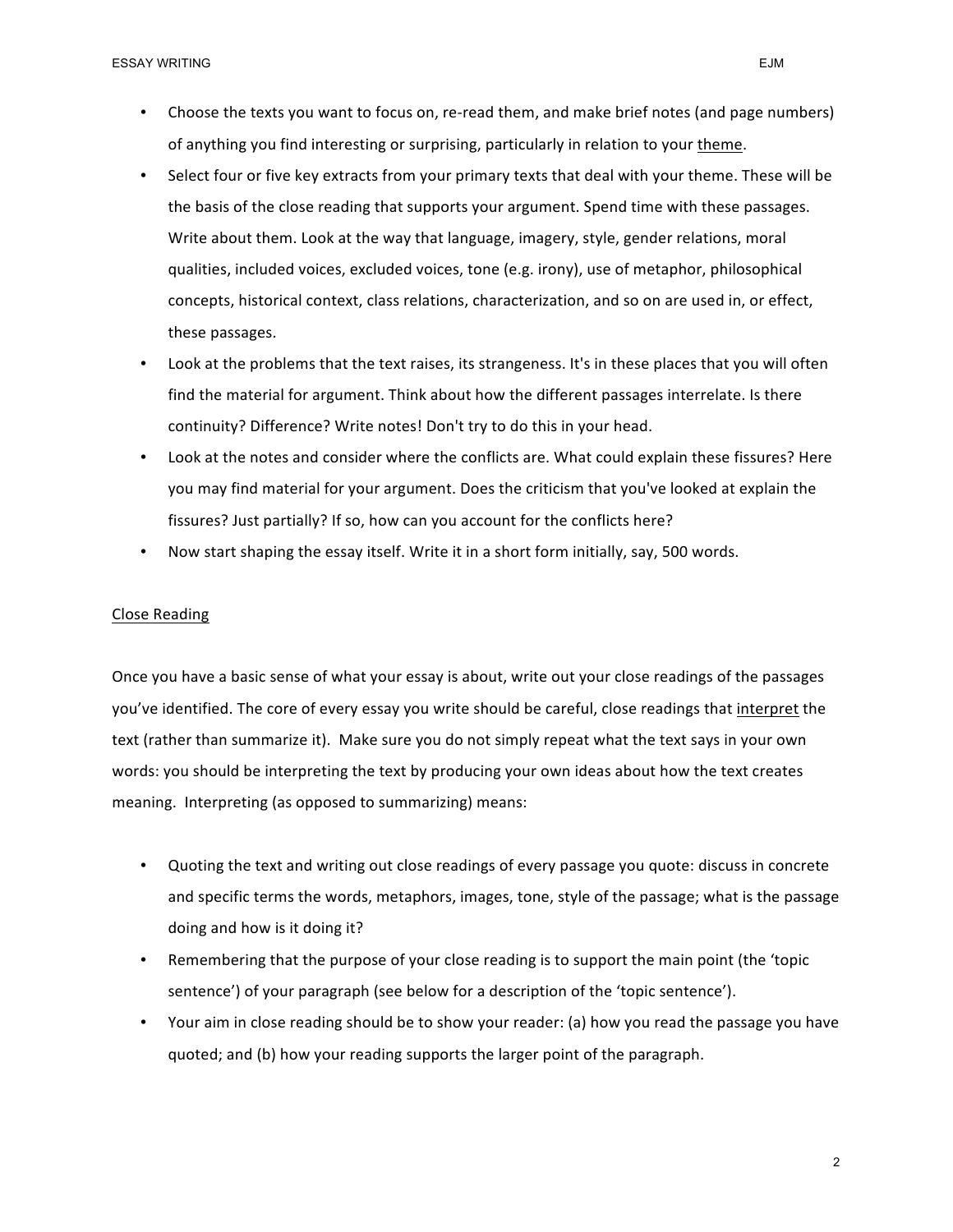- Always analyze literature in the present tense: you are interpreting the text in the present and not summarizing what happened in it; literature, although written in the past, is still happening as you read it.
- Historical or background information should be discussed in the past tense

### Developing the essay

- Always start with your close readings and work out from them, rather than thinking up a thesis and then trying to find it in the text.
- Write out your close readings in paragraph form: dedicate one rough paragraph to each passage you've chosen.
- Identify what links these paragraphs: underline the most important sentence in each and cut and paste them into a separate document. This will then give you a rough idea of your current essay structure: if it's not coherent, re-order it until it makes linear sense.
- In other words, your essay should go ABCDEFG, not AAACAAB. This logic should be clear within each sentence (from one phrase to the next); within each paragraph (from one sentence to the next); and within the essay (from one paragraph to the next).

#### Essay structure

- Each paragraph should develop one coherent point that relates clearly back to the thesis within the logical progression of your argument, and everything in the paragraph should be relevant to that one coherent point.
- In order to clarify this logical progression, every paragraph must have a key or topic sentence: the first sentence of each paragraph should clarify the one coherent point of that paragraph and provide a clear and explicit transition to that point from the point of the preceding paragraph.
- This topic sentence is like a mini-thesis and so cannot be a statement of fact. Rather it must present the point or idea that your paragraph should make within the logical progression of your argument (a point needs to be demonstrated; a fact does not).
- After you've written a first draft, go back and look at each paragraph you've written; check that there is a point that supports your main thesis.
- Check again that the paragraphs are connected and that you have provided a transition between your key points (the transition is the connection between the point of the preceding